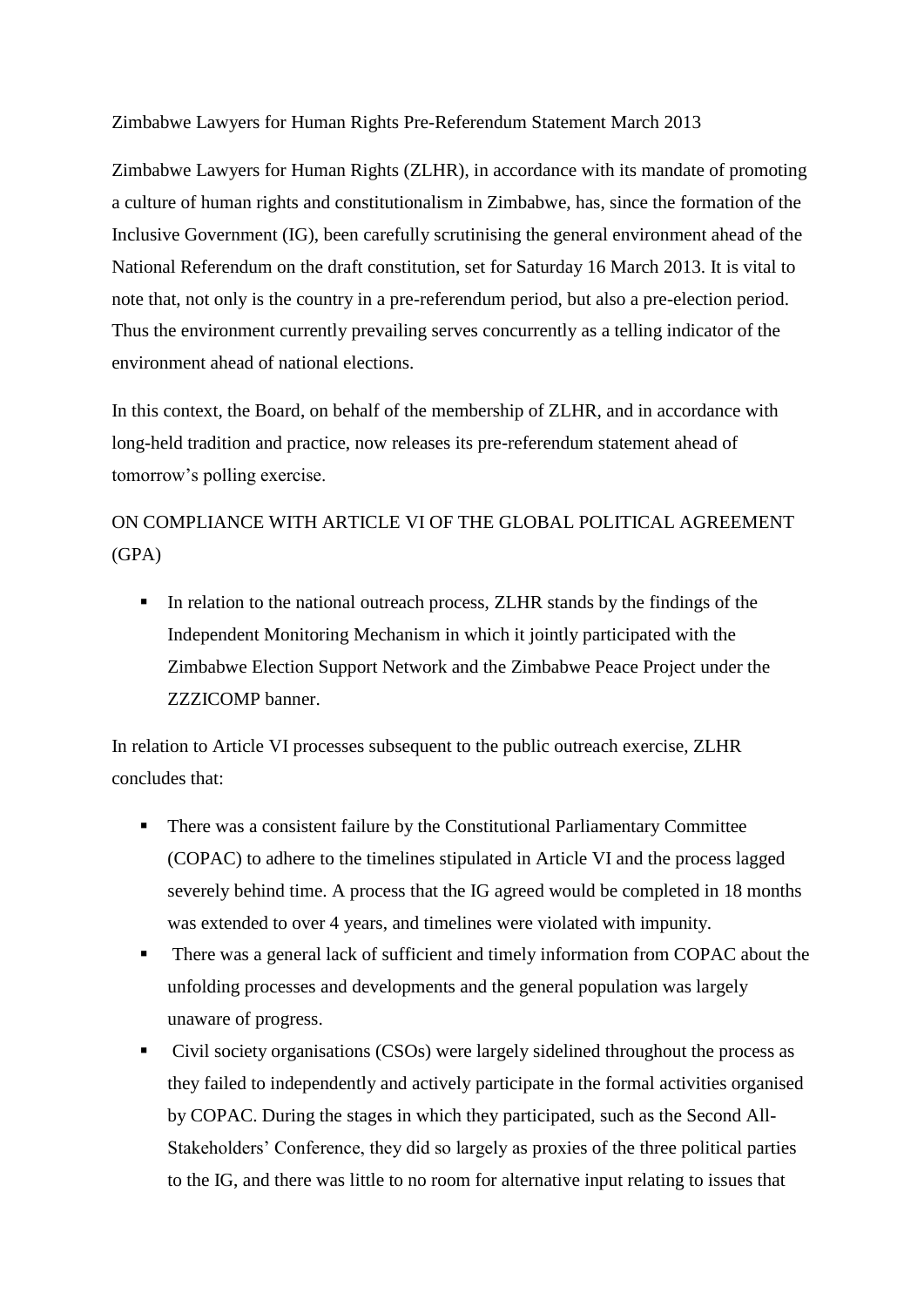were of lesser concern to political parties, but of vital importance to other societal stakeholders.

- The tampering of the draft produced as a result of the outreach process by the political parties to the GPA, and the subsequent finalisation of the draft constitution (including the "parked" issues) by the Principals was a process which was outside the mandate of, and which violated, the agreed Article VI process.
- The fast-track adoption of the draft by Parliament without substantive debate, and the subsequent fast-track gazetting of the draft and referendum date after periods of such long delays in the earlier stages raises concerns and questions around the democratic and popular nature of scrutiny and debate of the draft.
- Essentially 3 weeks were provided to disseminate, publicise and educate the nation on the contents of a voluminous and intricate legal document. The numbers of copies of the draft constitution, translations, and the simplified COPAC version, were insufficient to ensure comprehensive awareness of the draft. Concerns have also been raised about the accuracy of the contents of the simplified COPAC version as compared to the full draft, as well as poor attendance at the sensitisation meetings carried out by COPAC.
- COPAC representatives utilised public and donor funds not only to sensitise and educate the public on the contents of the draft, but also to actively encourage the public to vote "YES". In addition, pressure was brought to bear on CSOs to sign a Memorandum of Agreement (MoA) with COPAC in order to be allowed to carry out civic education under threat of disruption of activities of those without a MoA. Further, such organisations were made to agree to promote a YES vote. Such practices are inconsistent with fundamental rights and freedoms, and with democratic standards of civic education that enlighten people without putting pressure on them to advocate or vote for one position or another.
- Several incidents of intimidation, arrest and vilification of those advocating a NO vote were reported, and this is contrary to promotion of a free environment in which dissenting opinions are encouraged and welcomed.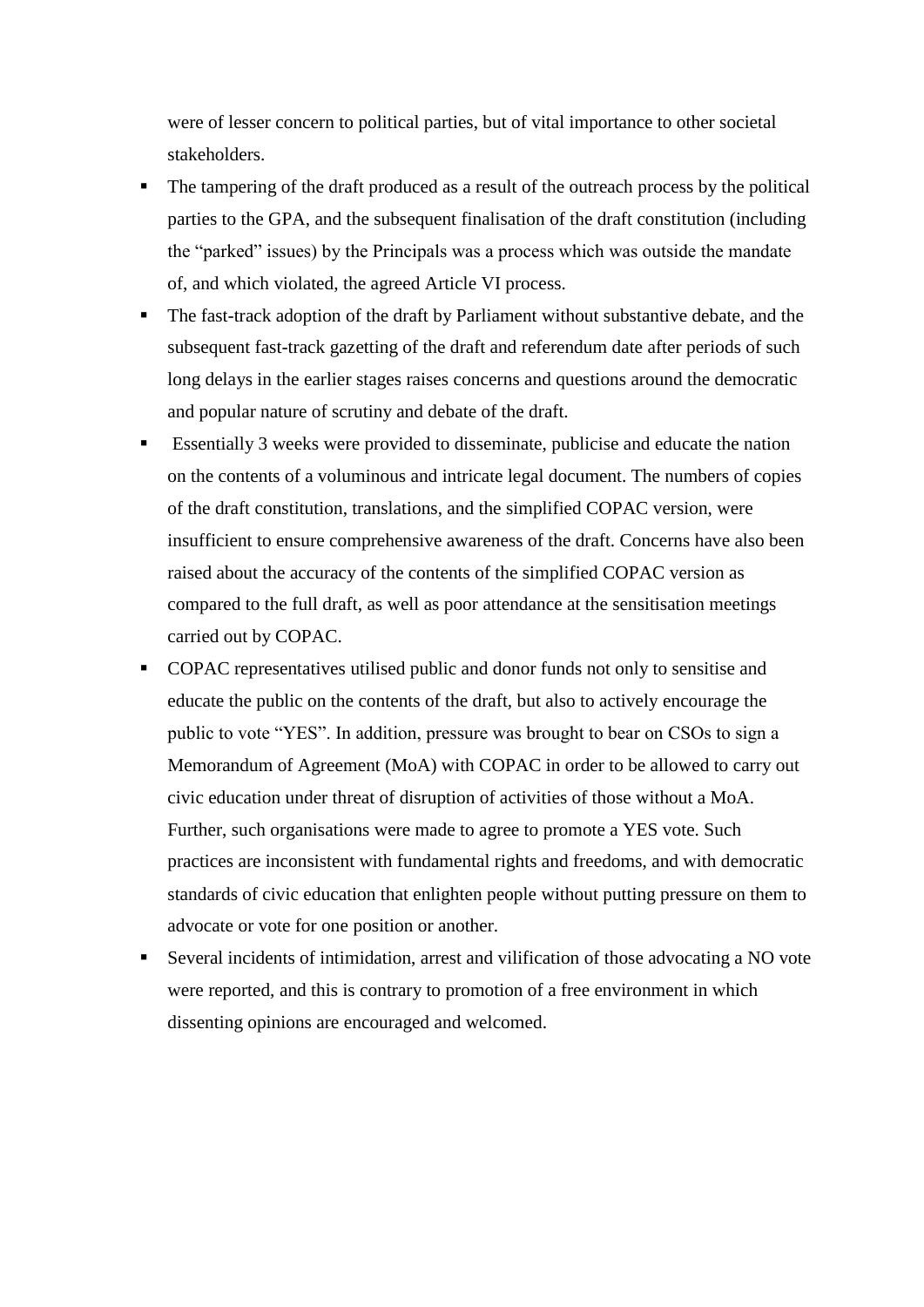## ON THE LEGISLATIVE ENVIRONMENT PERSISTING DURING THE PRE-REFERENDUM PERIOD

- The GPA clearly stipulates that laws impacting negatively on fundamental rights and freedoms of expression, assembly, association and movement were to be amended to ensure a conducive legislative environment. These undertakings were ignored, if not violated, with impunity.
- The position taken by COPAC representatives, that they would encourage law enforcement agents to "suspend" the application of the Public Order and Security Act to allow a conducive environment for education and debate on the draft constitution to take place, was startling. If there is an acknowledgement that such laws repress freedoms, they should not be suspended, but done away with. The subsequent disruption of civic debates on the draft constitution, and heavy-handed police action to prevent political players – including the Prime Minister himself – from carrying out such activities is a clear indication that legislative and institutional reform is not a government priority and such repressive laws will continue to be used selectively by unreformed state institutions and actors to prevent constitutional freedoms from being exercised due to lack of political will and failure to censure heavy-handed action whenever it occurs.
- The publicly-owned but state-controlled media (print and electronic) did a disservice to the nation by failing to provide programming and content that enlightened people in a comprehensive and educative manner about the contents of the draft constitution. There was inequality of access to such media by representatives offering dissenting views. Reform of the public broadcaster and state-controlled media remains outstanding despite their urgency and the GPA requirement that this is a priority for the IG.
- Other repressive laws continued to be abused and selectively applied against targeted CSOs and human rights defenders (HRDs) during the pre-referendum period. It is disturbing to note an increase in the criminalisation of free speech through the abuse of insult laws, and the reliance on the Broadcasting Services Act to stifle lawfully operational alternative media and voices. In relation to the latter, the Zimbabwe Republic Police (ZRP) has, since the beginning of the year, arbitrarily sought to "ban" alternative sources of media – namely short-wave radios. This has been followed by the confiscation of radios from CSOs and communities that have been searched or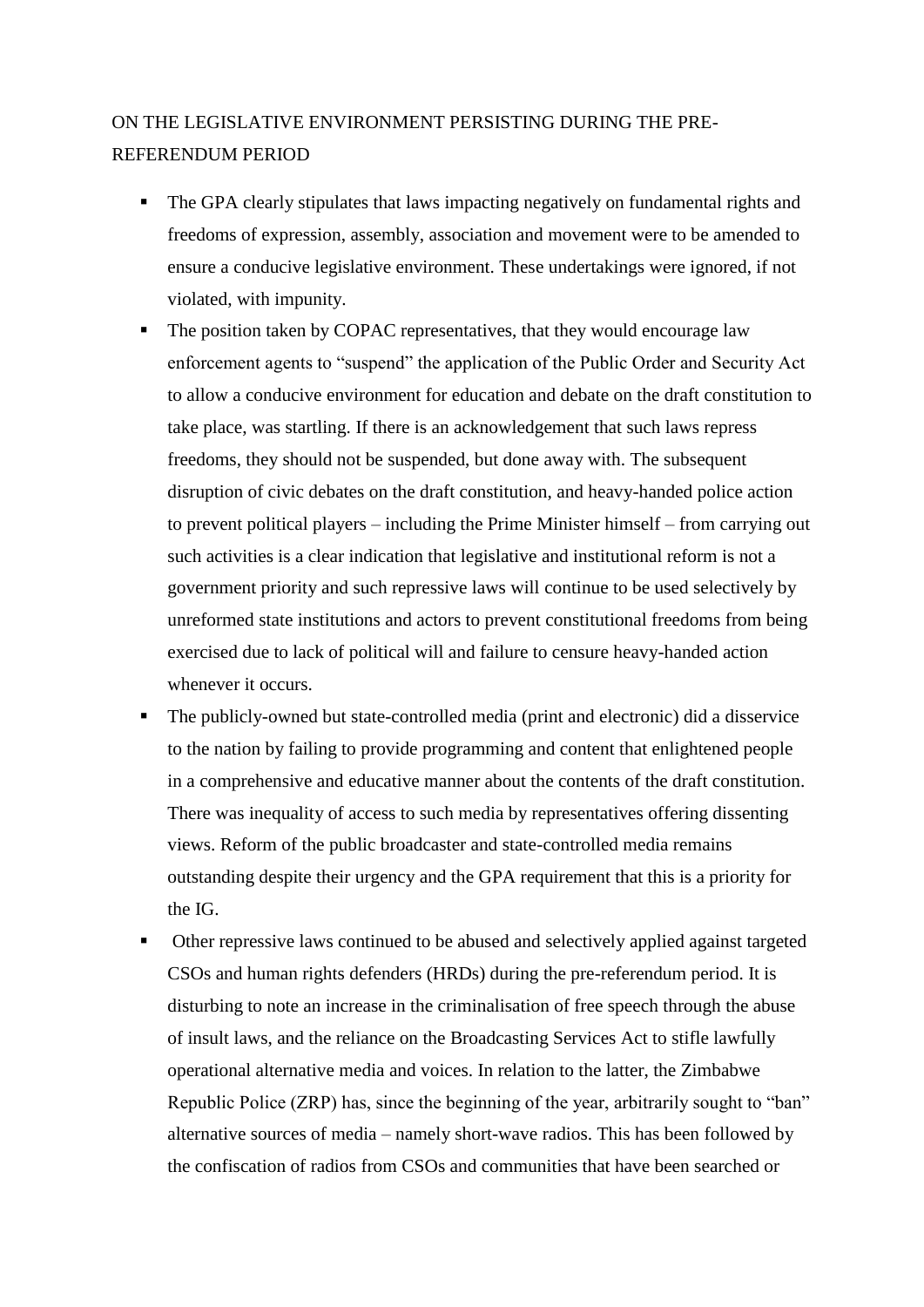found to possess such gadgets. This unlawful confiscation of radios is directly linked to the closing up of access to diverse information and leads to a situation where people in communities are not able to get any alternative sources of information as they cannot afford to buy newspapers, and in most cases there is no frequency for state controlled broadcasting. This is a blatant violation of the right to freedom of expression and access to information.

## ON THE ROLE AND READINESS OF THE ZIMBABWE ELECTORAL COMMISSION (ZEC)

- The ZEC was not consulted prior to the referendum date being set. Although they have worked comprehensively to prepare for rolling out the poll, the short notice will impact its readiness to fully manage the referendum process and ensure adequate resources to carry out its constitutionally mandated duties.
- New referendum regulations were gazetted shortly before the date of the referendum, and included provisions altering some key aspects of the observation process in a manner that impacts good practices.
- The failure by ZEC to abide by the principles of natural justice and its refusal to accredit observers from Zimbabwe Peace Project and ZimRights adversely affected preparations by such organisations and observers ahead of referendum day and drew time and attention away from proper preparation for the referendum – both by ZEC and the affected organisations due to on-going negotiations and litigation. They were essentially found guilty before trial by a body not qualified or empowered to act in such a manner.
- The reduction in numbers of international observers and refusal to accredit those not considered "friendly" was also problematic. What better way to shame potential "detractors" than to invite them and allow them to see democracy at work?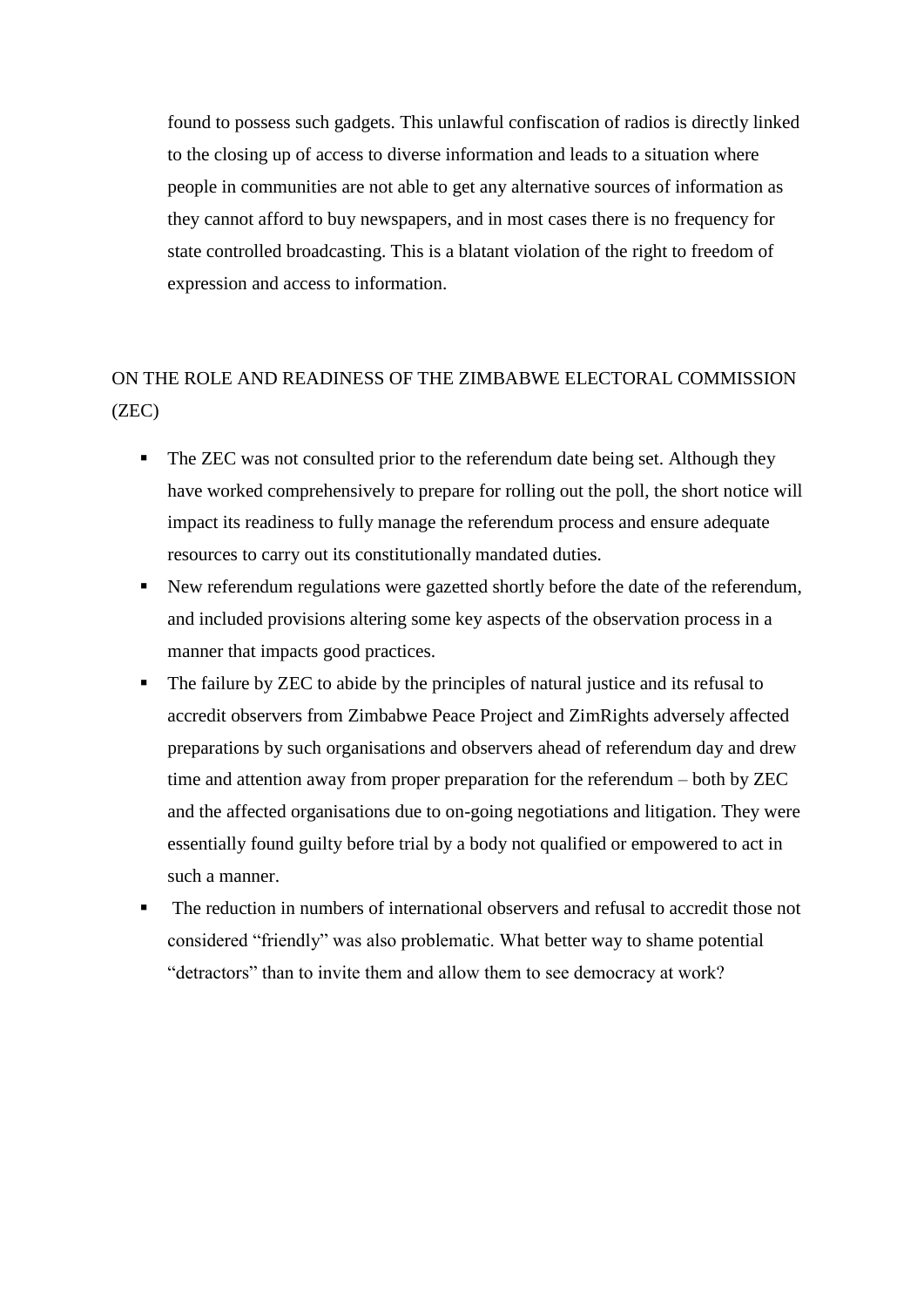## ON THE OPERATING ENVIRONMENT FOR CIVIL SOCIETY ORGANISATIONS AND HUMAN RIGHTS DEFENDERS

- The ongoing and intensifying clampdown on CSOs and HRDs ahead of the referendum remains a matter of the greatest concern and has impacted negatively on the pre-referendum environment. The assault on CSOs has been strategic, intentional, well-planned, well-resourced and implemented. It has targeted organisations carrying out lawful activities that, for unknown reasons, appear to be a threat to certain institutions and actors. These include mobilisers, civic educators, human rights monitors, and service providers.
- Since November 2012, police have, amongst others, raided premises of 5 major CSOs, namely Counseling Services Unit, Zimbabwe Human Rights Association, Zimbabwe Peace Project, Zimbabwe Election Support Network, and Radio Dialogue. These searches have been conducted in terms of search warrants that are broad, vague and subject to legal challenge. As a result of these searches, personnel and Board members have been charged with varying offences that range from operating unregistered organisations, committing forgery, fraud and other related offences which beggar belief. A total of 358 HRDs from CSOs have either been harassed through interrogation, arrest and detention, although subsequently being released without charge in the majority of cases since November 2012. Only 18 out of the 358 HRDs from CSOs have been charged and taken to court. In most cases taken to court, the prosecutors have declined to prosecute.
- The ZRP has used several public platforms, including an appearance in Parliament and press conferences to intimidate and issue threats and false information against CSOs – some named, and some unnamed. The GPA requirement for reform of such institutions and actors, and a cessation of politically-motivated attacks, has been largely ignored.
- The state-controlled media and aligned outlets have stepped up their defamatory and false publications against these same CSOs as part of the sustained assault. Hate speech and incitement against CSOs and HRDs has become alarming, and has the potential to escalate out of control due to slow processes of achieving legal redress and general impunity of such state media practitioners and media houses.